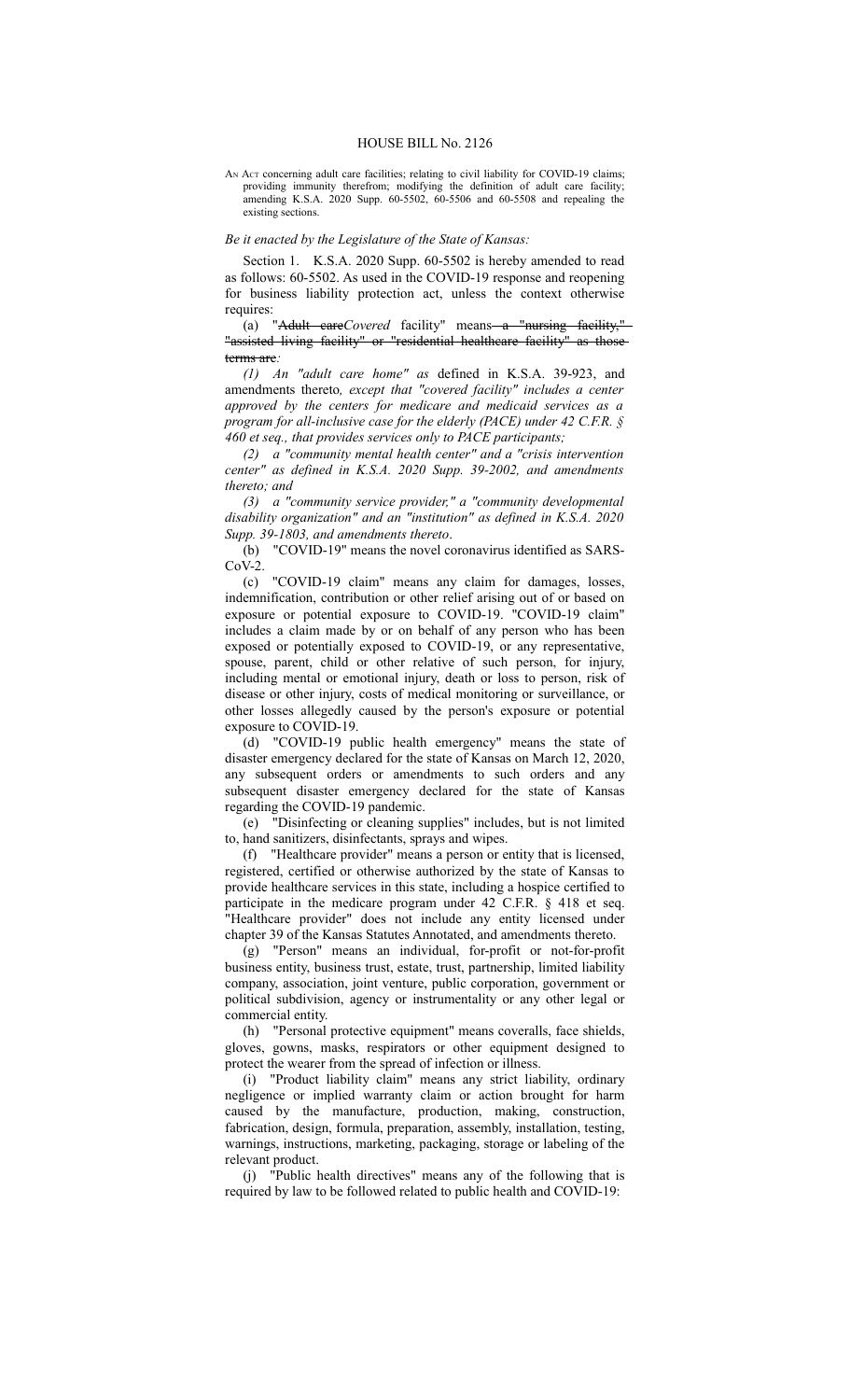(1) State statutes, rules and regulations or executive orders issued by the governor pursuant to K.S.A. 48-925, and amendments thereto;

(2) federal statutes or regulations from federal agencies, including the United States centers for disease control and prevention and the occupational safety and health administration of the United States department of labor; or

(3) any lawful order or proclamation issued under authority of the Kansas emergency management act, and amendments thereto, by a board of county commissioners, the governing body of a city or a local health officer.

(k) "Qualified product" means: (1) Personal protective equipment used to protect the wearer from COVID-19 or the spread of COVID-19; (2) medical devices, equipment and supplies used to treat COVID-19, including products that are used or modified for an unapproved use to treat COVID-19 or prevent the spread of COVID-19; (3) medical devices, equipment or supplies utilized outside of the product's normal use to treat COVID-19 or to prevent the spread of COVID-19; (4) medications used to treat COVID-19, including medications prescribed or dispensed for offlabel use to attempt to combat COVID-19; (5) tests used to diagnose or determine immunity to COVID-19; (6) disinfecting or cleaning supplies; (7) clinical laboratory services certified under the federal clinical laboratory improvement amendments in section 353 of the public health service act, 42 U.S.C. § 263a; and (8) components of qualified products.

Sec. 2. K.S.A. 2020 Supp. 60-5506 is hereby amended to read as follows: 60-5506. (a) Notwithstanding any other provision of law, an adult care *a covered* facility shall have an affirmative defense to *is immune from* liability in a civil action for damages<del>, administrative fines</del> or penalties for a COVID-19 claim if such facility:

(1) (A) Was caused, by the facility's compliance with a statute or rule and regulation, to reaccept a resident who had been removed from the facility for treatment of COVID-19; or

(B) treats a resident who has tested positive for COVID-19 in such facility in compliance with a statute or rule and regulation; and

(2) is acting pursuant to and in substantial compliance with public health directives.

(b) As used in this section, "public health directives" means any of the following that is required by law to be followed related to public health and COVID-19:

(1) State statutes, rules and regulations or executive orders issued by the governor pursuant to K.S.A. 48-925, and amendments thereto; or

(2) federal statutes or regulations from federal agencies, including the United States centers for disease control and prevention and the occupational safety and health administration of the United States department of labor *if such facility was in substantial compliance with public health directives applicable to the activity giving rise to the cause of action when the cause of action accrued*.

*(b) As used in this section, "public health directives" means any of the following that are required by law to be followed related to COVID-19:*

*(1) State statutes or rules and regulations; or*

*(2) federal statutes or regulations from federal agencies, including the United States centers for disease control and prevention and the occupational safety and health administration of the United States department of labor.*

*(c) The provisions of this section shall not apply to civil liability when it is established that the act, omission or decision giving rise to the cause of action constituted gross negligence or willful, wanton or reckless conduct.*

Sec. 3. K.S.A. 2020 Supp. 60-5508 is hereby amended to read as follows: 60-5508. (a) The provisions of K.S.A. 2020 Supp. 60-5504, 60-5505 and 60-5507, and amendments thereto, shall apply retroactively to any cause of action accruing on or after March 12, 2020.